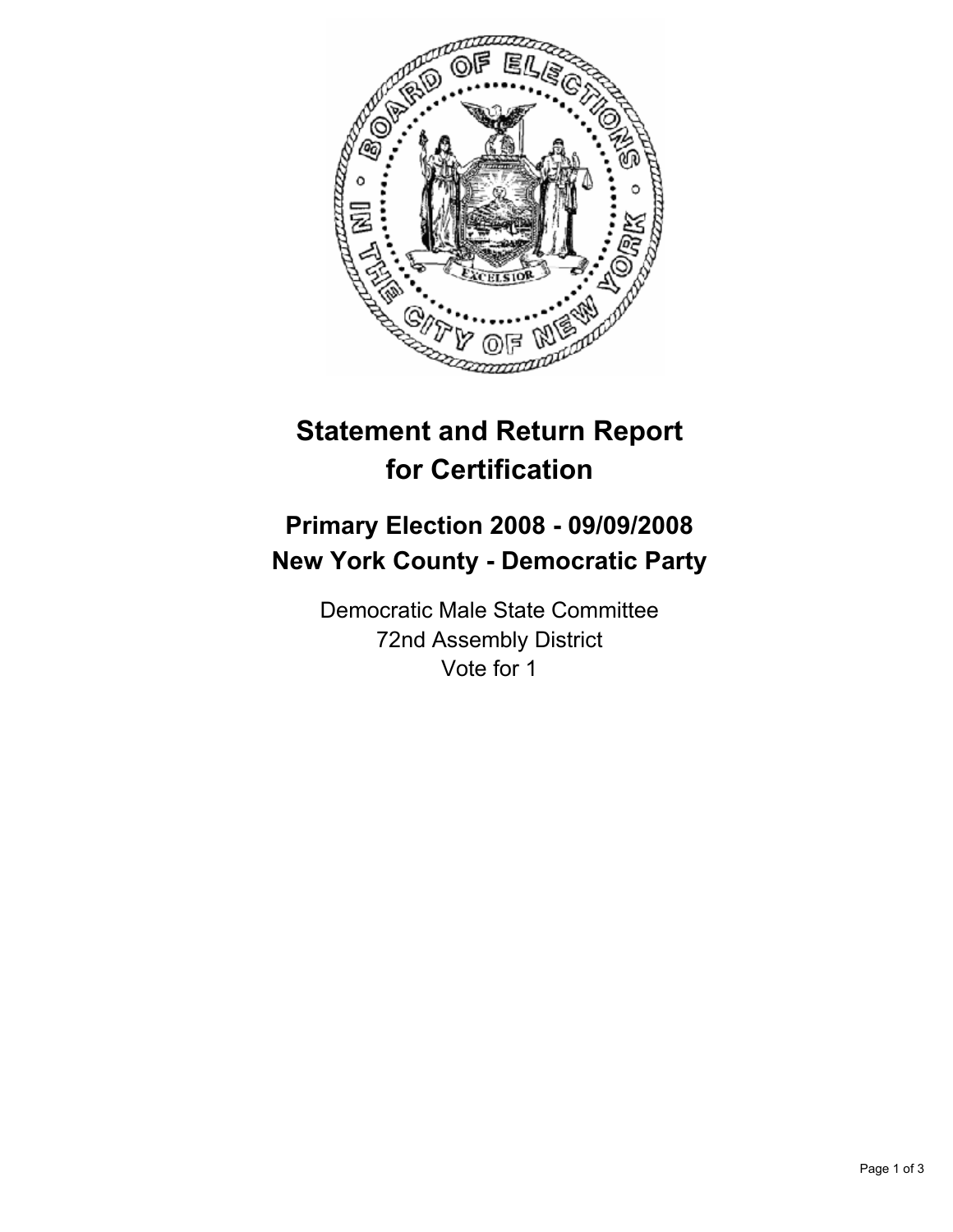

## **Assembly District 72**

| <b>Total Votes</b> | 3,845 |
|--------------------|-------|
| RICARDO URENA      | 2,015 |
| RAFAEL ESCANO      | 1,830 |
| AFFIDAVIT          | 271   |
| ABSENTEE/MILITARY  | 52    |
| <b>EMERGENCY</b>   | 33    |